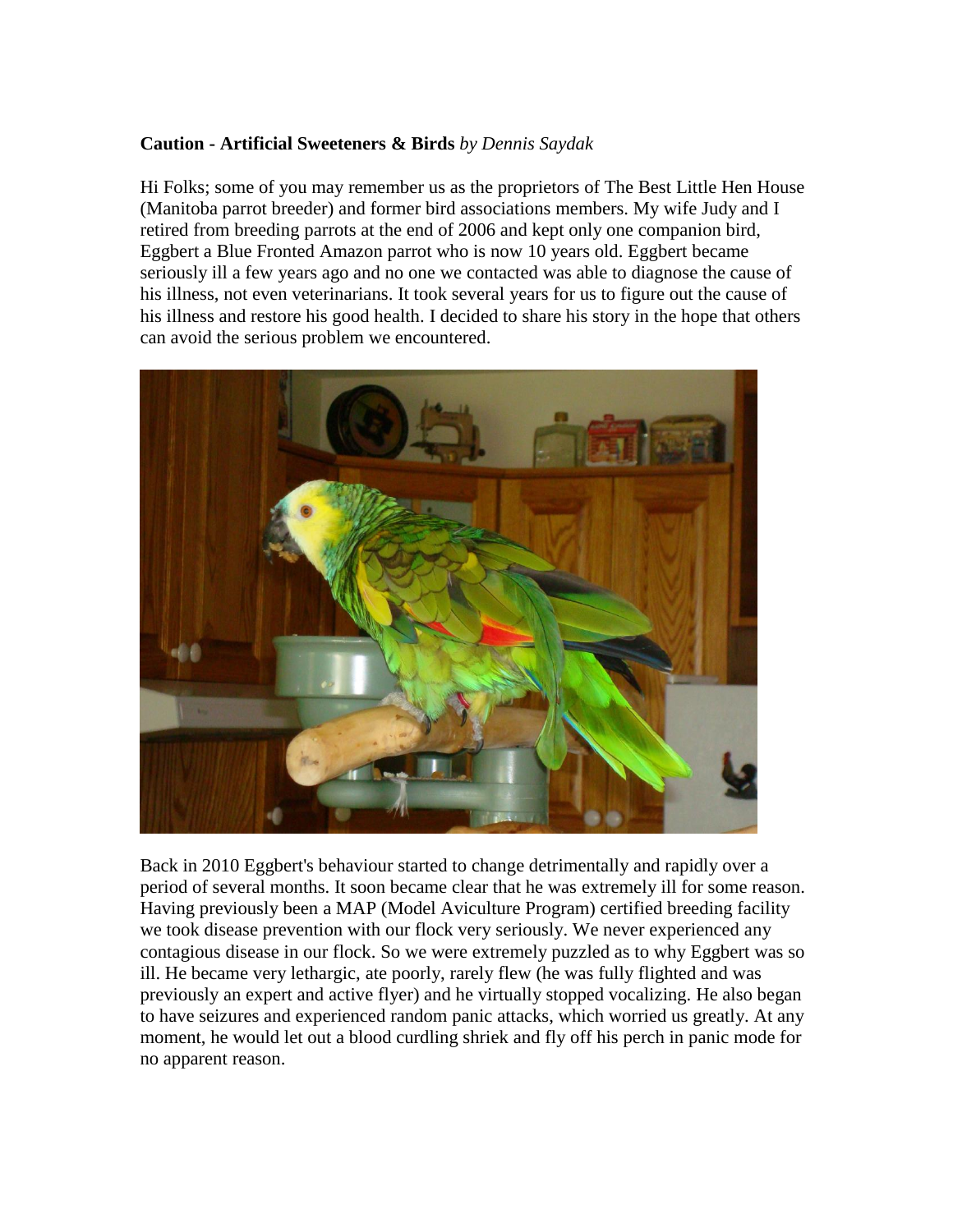In February of 2010 Eggbert went through a rather unusual and lengthy soft moult. Normally he would replace his flight feathers at that time of year but not this time. It wasn't until the following year that he dropped only a few primary and secondary flight feathers. The replacement feathers looked horrible and Eggbert looked dishevelled in appearance as a result. One of his secondary wing coverts began to grow out continuously in length and it almost hung down to the bottom of his tail before it eventually stopped growing. It was also very limp as if suffering from a lack of protein. Several other major wing feathers grew out askew. Regardless of who I contacted from the veterinarian profession all they could suggest was Beak & Feather disease as a possible cause. I knew that was not remotely possible as Eggbert was our own bred baby bird who had never been exposed to any bird with that disease. As his condition progressively worsened over time we began to prepare ourselves for the possibility of losing him.

One day I was wracking my brain doing some research on the Internet in a last minute attempt to identify the cause of Eggbert's illness. I found an article about the possible side effects of Splenda (artificial sugar substitute). Lo and behold Eggbert exhibited many of the documented human side effects from artificial sweeteners including panic attacks. I also suspected that the reported loss of beneficial gut flora, which artificial sweeteners can cause was at the primary cause of his poor condition (i.e. he wasn't digesting food properly).

Judy had been sweetening her Yogurt with Splenda, which Eggbert received daily. Yogurt is normally a beneficial human food source but not in this case. It became more and more obvious to us that Eggbert developed a major intolerance to this artificial sweetener. We worried about whether or not he could fully recover. Judy immediately stopped using Splenda and our cherished pet rapidly began to improve. We also provided milk thistle powder daily to help cleanse his liver from any toxic accumulation effect that may have occurred. Although his behaviour soon returned to normal he did not have a normal moult for another year.